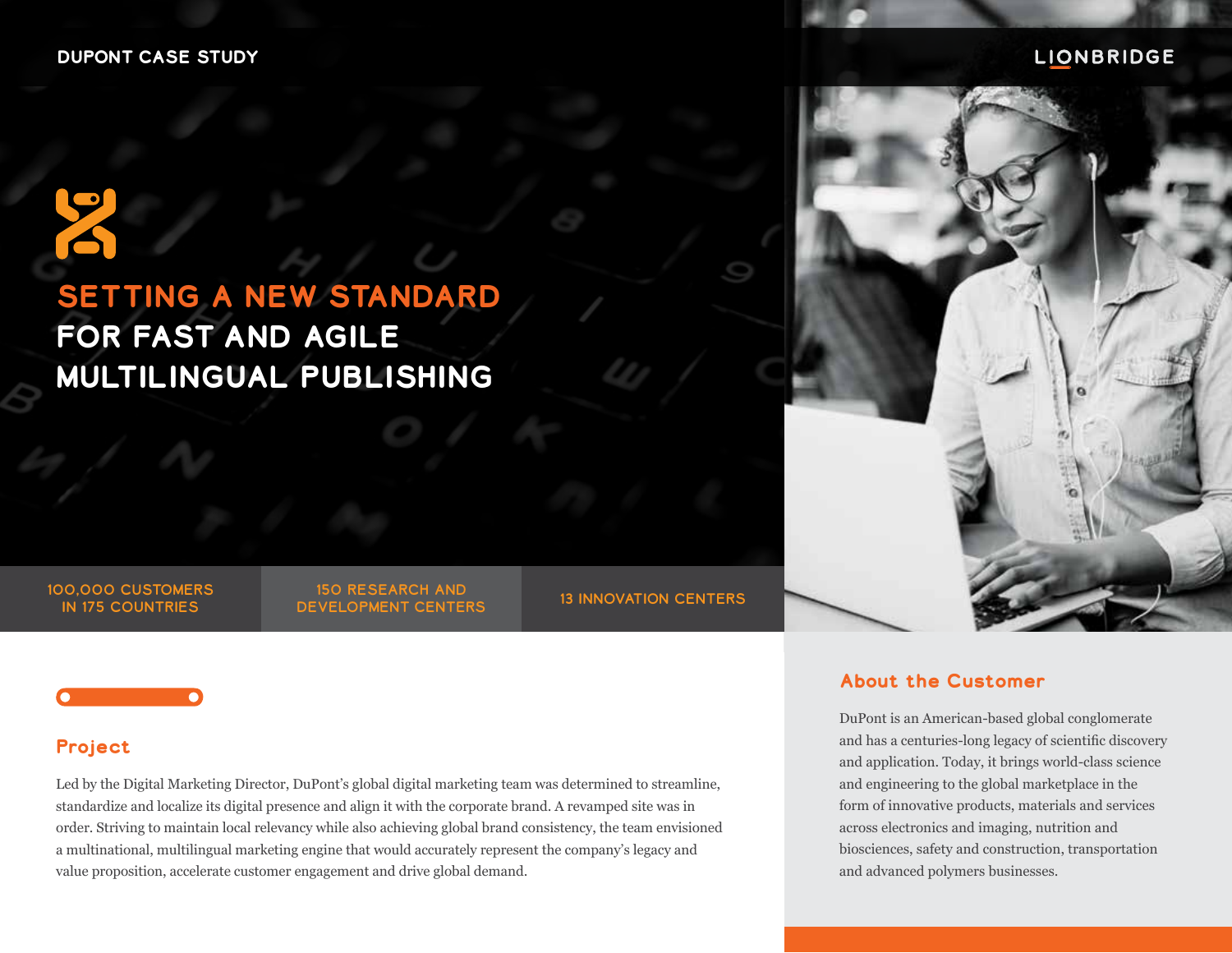#### **DUPONT CASE STUDY**

# LIONBRIDGE

# **The Challenge**

With 100,000 customers in 175 countries, 12 major business units, 60 sub-units, 150 research and development centers and 13 innovation centers, DuPont had an extensive but disconnected digital footprint. Overall, there were 1,200 distinct websites with varying levels of brand compliance and user experiences. The original website was comprised of 50,000 pages. New branding and logos as well as slimmed down content and web real estate were all part of the desired enhancements.

The main challenges included:

- Reaching the same number of customers with fewer languages
- Balancing growing local market needs without reducing brand consistency
- Reducing complexity while improving performance and operational efficiencies
- Establishing an agile publishing process that works for global and local users alike
- Having real-time programming and project management reporting

## **The Solution**

DuPont's digital team partnered with Adobe and Lionbridge on an innovative online solution that would showcase the global brand while reflecting local market needs. The group installed the Adobe Experience Manager (AEM), which integrates directly with Lionbridge's project submission platform and automatically returns content deliverables. The team crafted a streamlined approach based on a "minimum digital infrastructure," a scalable core structure that would accommodate unlimited country-specific websites and deliver:

- A consistent, centrally-managed portfolio of country sites with local-language brand presences in key markets
- Globally consistent branding and messaging integrated with locally relevant products and services
- Up-to-date, editable, country-specific content—plus the ability to repurpose standardized global content
- In-country SEO improvements

Using the AEM connector, DuPont sends content for translation securely and quickly to the Lionbridge team. Highlights of the relationship include:

- A small group of project managers to streamline communications and accelerate projects
- Translation efficiencies applied across business units
- Automatic population of correct country site with translated or transcreated content
- Expert translators to ensure technical and scientific accuracy
- Automated file transfer and built-in, updateable style guides and glossaries
- A standardized "country launch" process